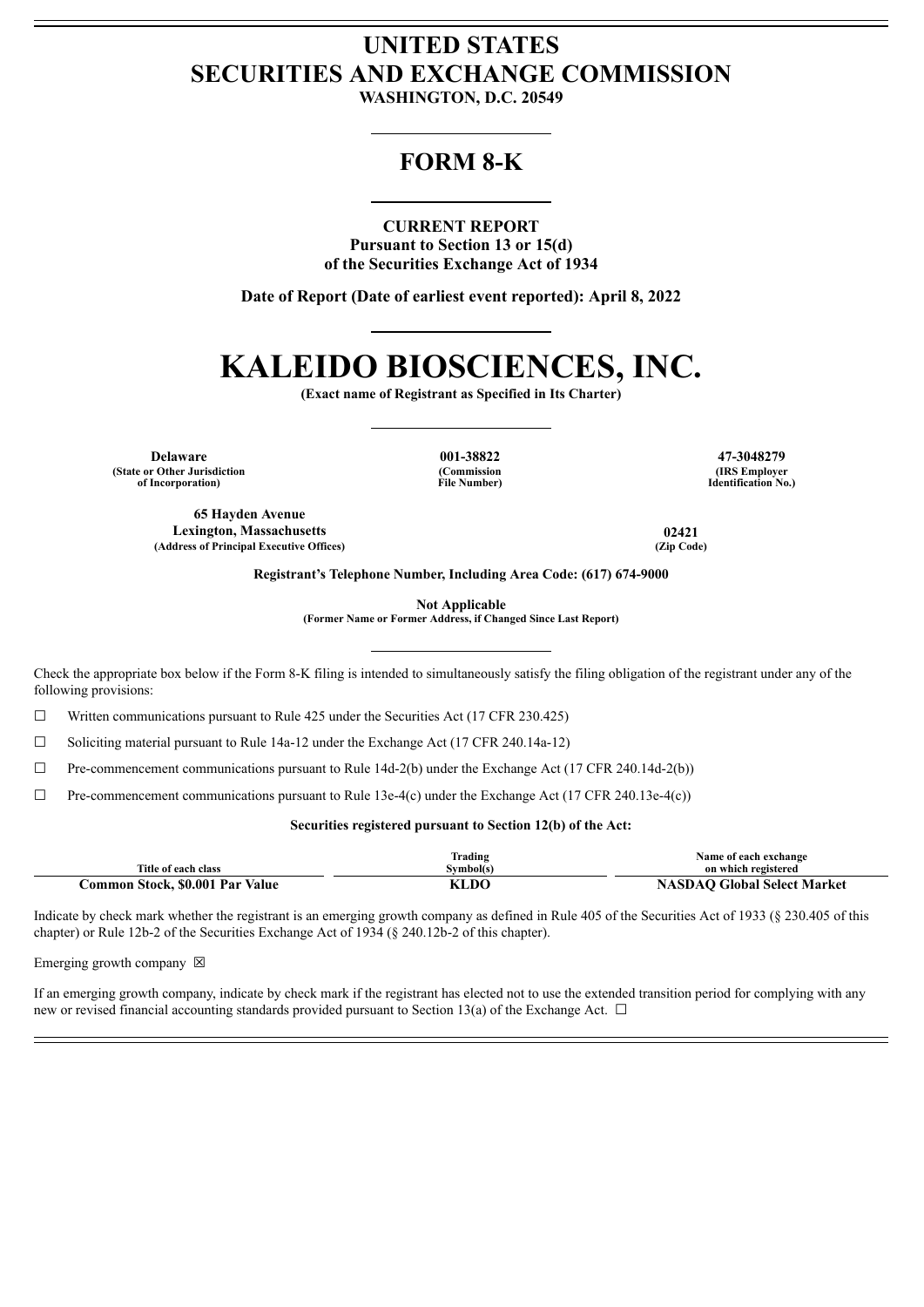#### Item 3.01 Notice of Delisting or Failure to Satisfy a Continued Listing Rule or Standard; Transfer of Listing.

On April 8, 2021, Kaleido Biosciences, Inc. (the "Company") delivered formal notice to The Nasdaq Stock Market, Inc. that the Company intends to voluntarily delist its common stock, par value \$0.001 per share (the "Common Stock"), from the Nasdaq Global Select Stock Market ("Nasdaq") in connection with the Company's cessation of all operations as described in Item 8.01 below.

The Company expects to file a Form 25 with the Securities and Exchange Commission (the "SEC") on or about April 18, 2022 to effect the voluntary delisting of the Common Stock under Section 12(b) of the Securities Exchange Act of 1934, as amended (the "Exchange Act"), and that the delisting will be effective on or about April 28, 2022 – ten days after the filing of the Form 25. Following the effectiveness of the delisting, it intends to file a Form 15 with the SEC to suspend the Company's Exchange Act reporting obligations.

#### Item 5.02 Departure of Directors or Certain Officers; Election of Directors; Appointment of Certain Officers; Compensatory **Arrangements of Certain Officers.**

(a) On April 8, 2022, Daniel Menichella tendered his resignation from the Company's Board of Directors (the "Board of Directors"), and all committees of the Board of Directors on which he served. The decision to resign was not the result of any disagreements with the Board of Directors or management of the Company.

(b) On April 8, 2022, the employment of each of (i) Daniel Menichella, the Company's principal executive officer and named executive officer, (ii) William Duke, the Company's principal financial and accounting officer and named executive officer, and (iii) Johan van Hykckama Vlieg, a named executive officer, was terminated effective immediately in connection with the Company's cessation of operations as described in Item 8.01 below.

#### **Item 8.01 Other Events.**

On April 8, 2022, the Board of Directors, voted to immediately wind-down and cease all of the Company's ongoing operations. In connection with cessation of activities, the employment of all of the Company's remaining employees was terminated effective immediately. As previously announced, the Company had initiated a strategic process, in an attempt to maximize shareholder value and engaged professional advisors, including an investment banker to act as a strategic advisor in the process. Unfortunately the strategic process did not result in the identification of any viable transactions, and given its limited remaining resources, the Company cannot continue operations and believes that the best alternative is an orderly wind-down process. The Company is evaluating additional details regarding the wind-down, and will provide further information when available.

#### **Item 9.01. Financial Statements and Exhibits.**

(d) Exhibits:

| <b>Exhibit</b><br>No. | <b>Description</b>                                                           |
|-----------------------|------------------------------------------------------------------------------|
| 104                   | Cover Page Interactive Data File (embedded within the Inline XBRL document). |